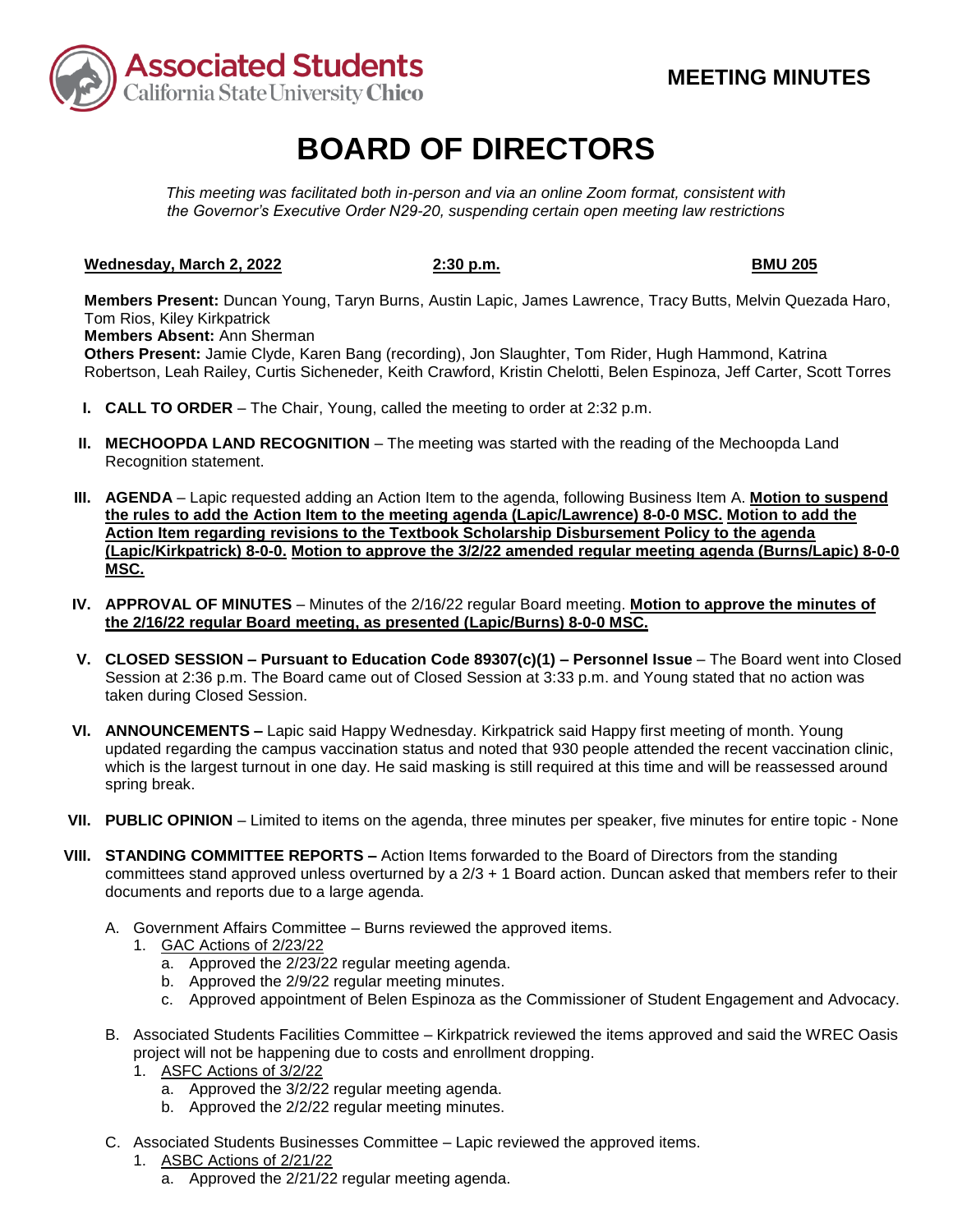- b. Approved the 2/7/22 regular meeting minutes.
- c. Approved removal of Cole Cassidy as a member of the Associated Students Businesses Committee, as presented.

### **IX. BUSINESS**

- Lapic reviewed the suggested revisions with the Board. **Motion to approve revisions to Associated Students Corporate Codes – Attendance Policy for Elected Representatives, including title change to Attendance**  A. Action Item: Approval of Revisions to Associated Students Corporate Codes – Attendance Policy for Elected Representatives, including title change to Attendance and Office Hours Policy for Elected Representatives – **and Office Hours Policy for Elected Representatives, as presented (Lapic/Quezada Haro) 8-0-0 MSC.**
- bringing this item to the Board today for approval as it's time sensitive. He said this policy is overseen by his could be used for textbooks and/or graduation items. Discussion was held. **Motion to approve revisions to**  B. Action Item: Approval of Revisions to Associated Students Corporate Codes – Textbook Scholarship Disbursement Policy, including title change to Bookstore Scholarship Disbursement Policy – Lapic said he's position, and allows him to select a student organization or campus program to distribute Bookstore scholarship funds to. In addition, AS student employees also receive Bookstore scholarship funds normally based on having worked for the AS for a minimum of one year. He reviewed the suggested revisions to the policy. Clyde said we currently don't have student employees that have worked here for a year due to the COVID-19 campus shutdown and the idea is that it would impact this year's employees and elected representatives. She said that whether or not it will impact financial aid is being looked at, noting she couldn't speak to it in a general sense as each student's information is different. The funds expire at the end of the year. Clyde explained the process, which includes reaching out to the AS student employees, officers and EOP, the area that Lapic has chosen. She said the amount of the scholarship is variable. The AS gets approximately \$15,000 each year from Follett for scholarships and each person generally receives around \$50 to \$100. If the funds are not used one year, they roll to the next year. Lapic said it would be retroactive for this academic year to ensure that those who are eligible for it can utilize it and explained that they have to be an employee for us to award, have to be current and active, no past AS Government officers, no past employees and no past students from the area that is chosen. It was noted that funds received by both AS employees and students from the chosen organization **Associated Students Corporate Codes – Textbook Scholarship Disbursement Policy, including title change to Bookstore Scholarship Disbursement Policy, as presented (Kirkpatrick/Lawrence) 7-0-1 MSC.**
- **C.** Discussion Item: 12/31**/**21 and 1/31/22 Combined Student Union and WREC/AO Summary Income and Expense Statement – Kirkpatrick said the Student Union expensed 43.52% of the approved annual budget and generated 44.38% of projected income. The benchmark is at 58.3% for this period. **Motion to extend the meeting by 15 minutes (Young/Lapic) 7-0-1 MSC.**
- D. Discussion Item: Items the Board would like to address by the end of the academic year Due to time constraints, Young requested tabling this item. **Motion to table this item (Lapic/Kirkpatrick) 8-0-0 MSC.**
- subcommittee for this, which he would chair, and requested knowing which Board members would be interested E. Discussion Item: Creation of subcommittee for Board Designated Fund distribution – Young explained that when these funds exceed \$1 million, the amount over \$1 million can be distributed. He said he's setting up a in sitting on this subcommittee. Lapic, Lawrence, Kirkpatrick and Quezada Haro expressed interest in being on the subcommittee. Clyde would also be included.
- proposed, and another subcommittee was formed for that. He said AB 928 will be presented at this Friday's SAS **X. DIRECTOR OF UNIVERSITY AFFAIRS REPORT** – Lawrence said SAS has formed a couple of subcommittees to alter some of their language. He noted they are getting feedback on a possible University 389 syllabus that was meeting. (Burns left the meeting at 3:57 p.m.).
- **XI. DIRECTOR OF SOCIAL JUSTICE AND EQUITY REPORT**  Quezada Haro reported that they're discussing and what they want to do this semester. He said they're leaning towards diversity of programming, and are also adding some non-voting members to their committee. He said they also discussed the direction of the committee thinking about putting together the image of social justice and equity out into the campus so students know who this committee is.
- **XII. UNIVERSITY VICE PRESIDENTS' REPORTS** Rios said this is the 13th year in a row that Chico State has been named a military friendly school. He explained that he spent time with Larry Langwell, the Coordinator of the Veteran Education Transition Services Center. He said currently there are 150 student veterans on our campus and